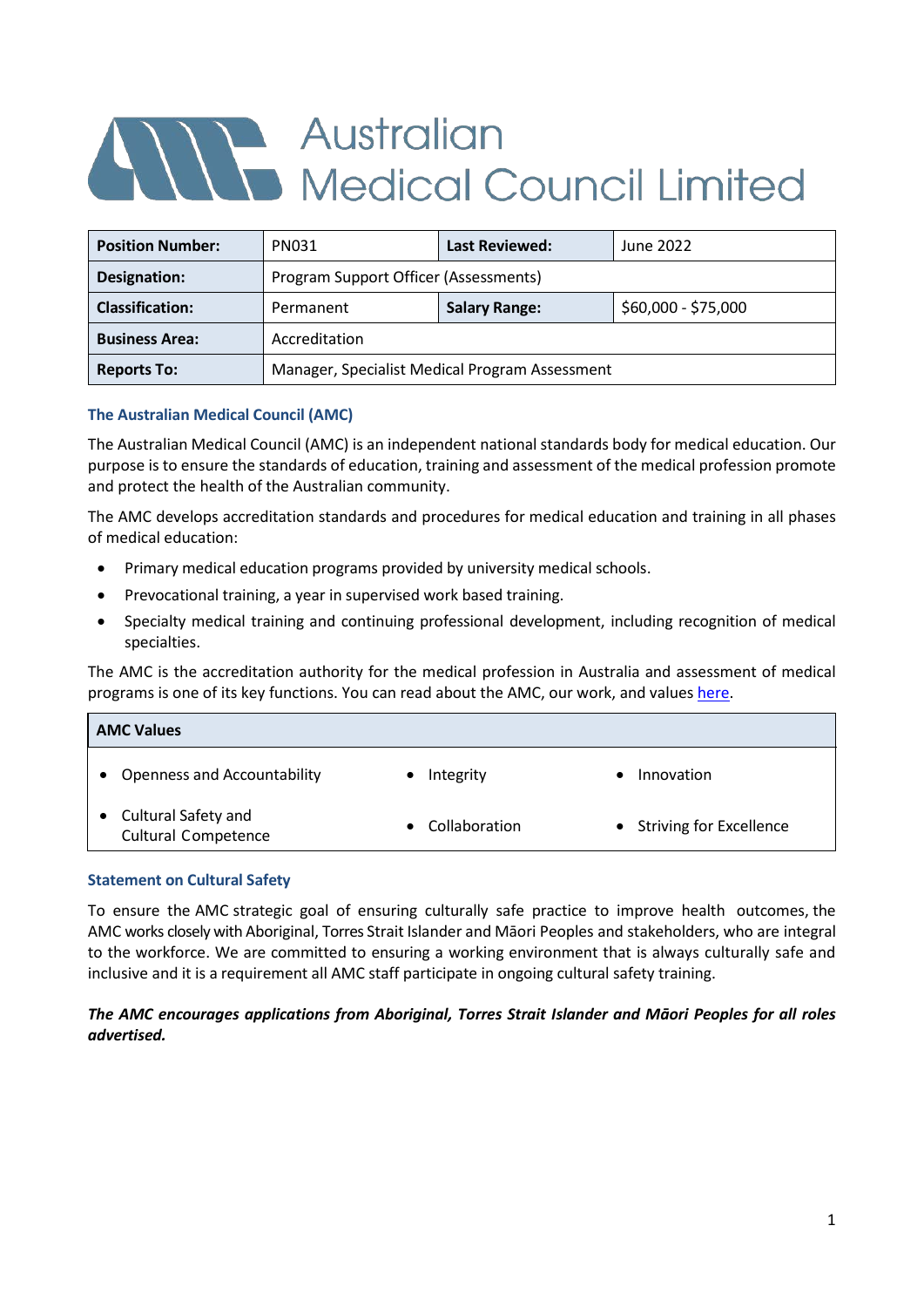### **The Role of Program Support Officer – Accreditation Assessments**

**In the Accreditation Section, three teams are responsible for each stage of medical education and this role sits primarily within the Specialist Education Accreditation team that manage the assessment of specialty medical training programs and continuing professional development programs.** 

The Program Support Officer is responsible for implementing aspects of the AMC governance and accreditation processes and procedures and supports the successful completion of the assessment of specialist medical programs. Each assessment is a complex program of assessment activities over 12 to 18 months, involving:

- preparing documents including meeting agendas, reports and communications;
- detailed program planning and tracking of progress;
- providing support to expert teams and education providers;
- maintaining accuracy of data and information;

In the process, you will develop knowledge a in the application of AMC standards, medical education and the provision of healthcare in Australia. There will be opportunities to engage with AMC stakeholders to develop effective working relationships, develop project management, policy making and communication skills.

### **Position Responsibilities**

### **1. Assessment of specialist medical education programs and education providers**

Ensuring standard AMC process is followed, coordinate and complete tasks in a timely fashion for assessment visits.

- Support Manager, Specialist Medical Program Assessment or executive officer of specific accreditation assessments by proactively managing accreditation steps and operational workplan.
- Manage logistic arrangements with the education provider and expert assessment team.
- Support AMC meetings and site visits, including face-to-face/virtual arrangements and note taking.
- Prepare budget estimates and reviews and manage invoicing process for assessment visits.
- Prepare standard letters, agendas, documents and report sections with accuracy.
- Contribute to the editing of accreditation reports.
- Provide support for desktop research and collation of information.
- Manage email inbox for specialist medical program specific enquiries.
- Contribute to policy and process improvements.

### **2. Information and data management**

Regularly review and keep up-to-date:

- Standard stakeholder lists and surveys, templates and administrative records.
- Accreditation management systems, assessment data and online document management systems.

### **3. Section responsibilities**

As required, collaborate with senior AMC staff and/or section team to:

- Provide administrative support for annual AMC workshops, projects and activities.
- Support medical school or prevocational accreditation assessment visits.

### **4. Other duties as directed.**